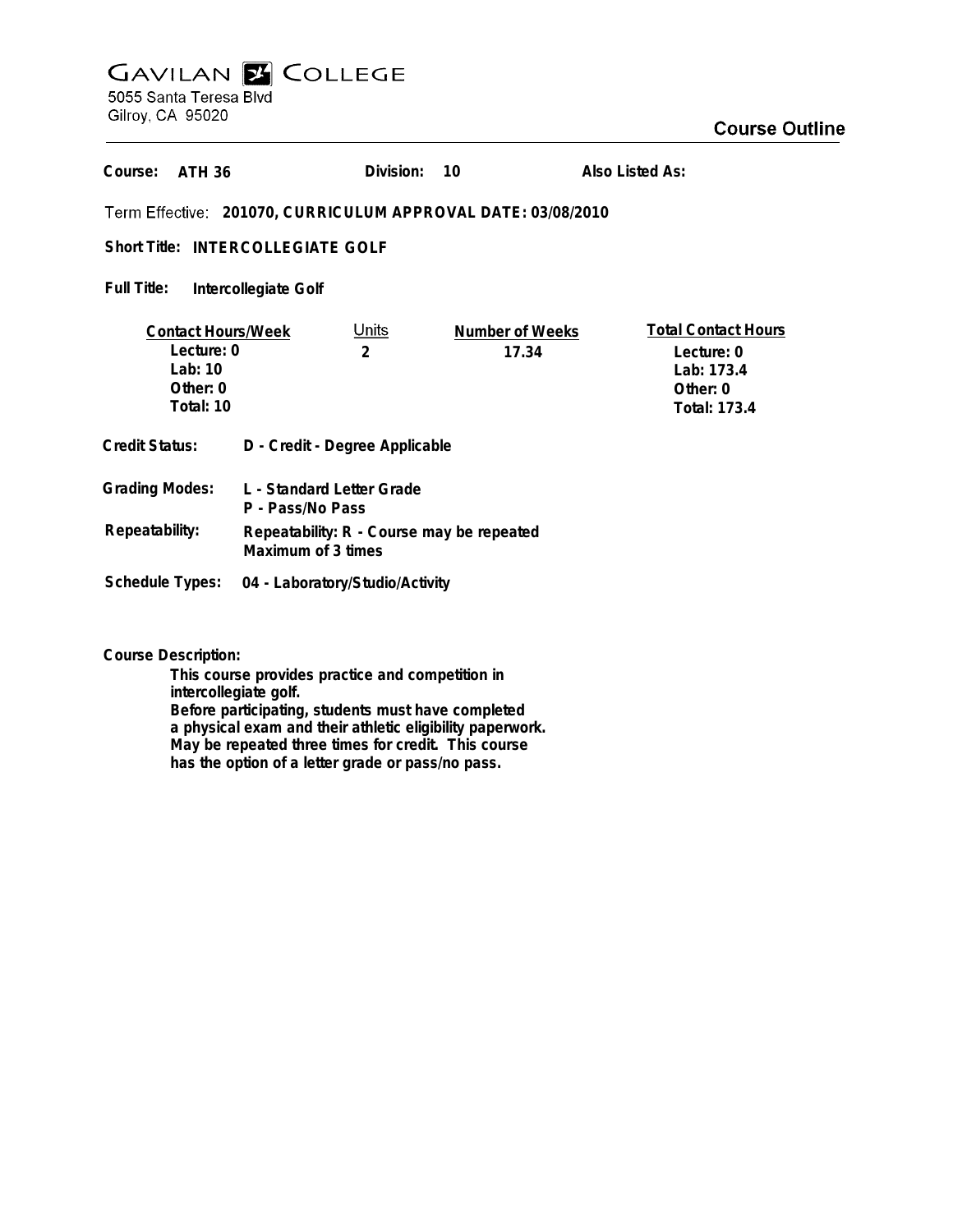**ARTICULATION and CERTIFICATE INFORMATION Associate Degree: GAV E1, effective 200470 CSU GE: CSU E1, effective 200470 IGETC: CSU TRANSFER: Transferable CSU, effective 200470 UC TRANSFER: Transferable UC, effective 200470**

**PREREQUISITES:**

**COREQUISITES:**

**STUDENT LEARNING OUTCOMES: 1. The student will execute the use of the following clubs: woods, short and long irons, wedges, and putter; while competing on a course. Measure: demonstration, instructor observation ILO: 7, 2, 1 GE-LO: E1**

**2. The student will apply the rules and etiquette of golf on a course. Measure: performance based ILO: 2, 7, 6, 1 GE-LO: E1**

**3. The student will utilize golf terminology. Measure: oral exam ILO: 7, 2, 1 GE-LO: E1, A1**

**TOPICS AND SCOPE:**

**Curriculum Approval Date: 03/08/2010 32 Hours**

**Discussion of course requirements and objectives of the class. Presentation on stretching and warm-up activities specific to golf. Activities specific to the sport of golf and designed for improving skills will be discussed and practiced. This may include working on a part of the game, i.e. driving, chipping, or putting. Students who repeat this course will become more proficient in these skills through repetition of the drills.**

**SPO: Students will perform proper stretching and warm-up techniques. They will demonstrate their golf skills on the practice range.**

**30 Hours**

**Continue work on skill improvement. Discussion and review of the rules and courtesies of golf. Students who repeat the class will improve on their consistency.**

**SPO: Utilizing the information provided and the skills developed, the student will demonstrate them in a round of golf.**

**90 Hours**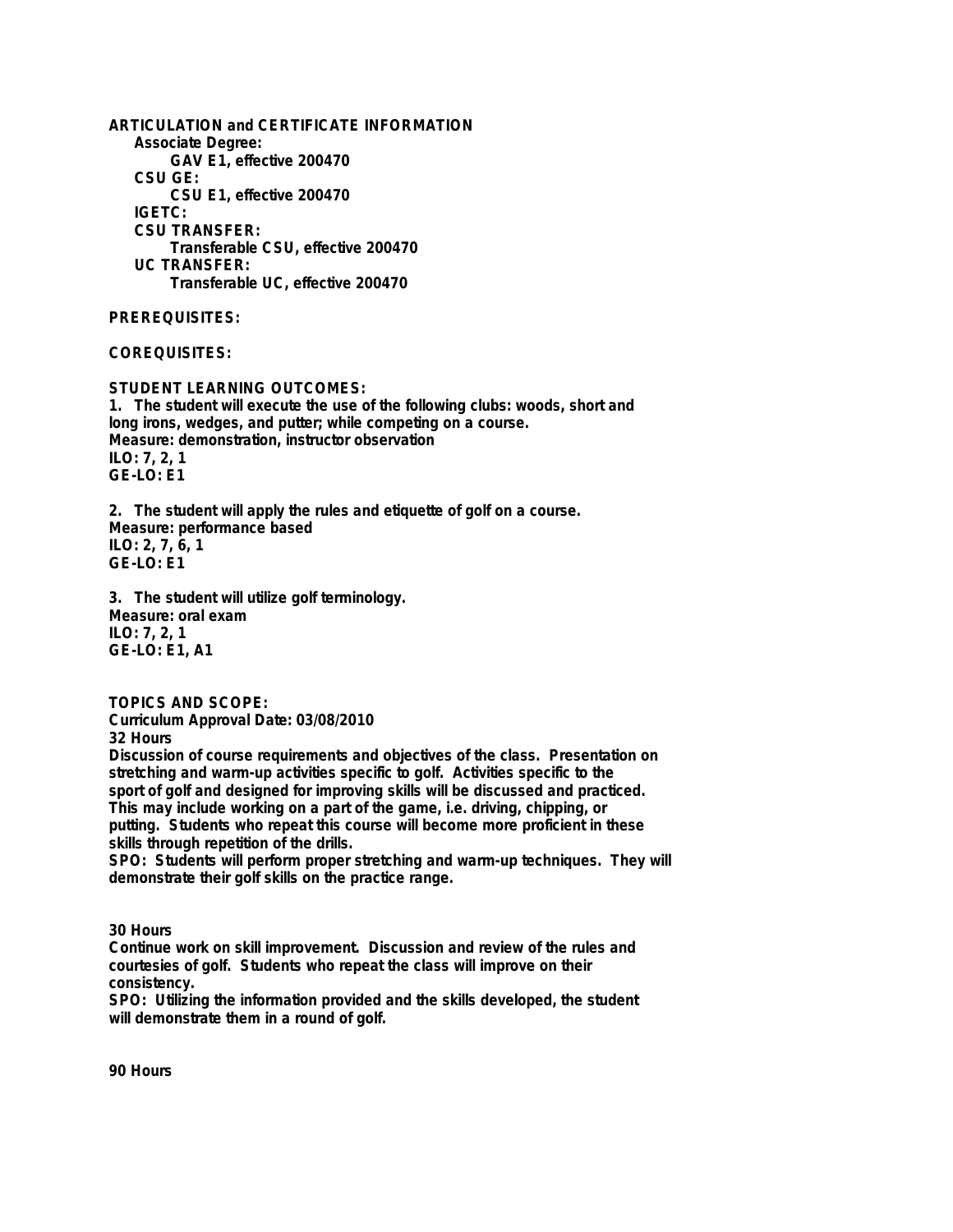**Work on improving the individual aspects of the game (putting, chipping, driving) as well as overall course management. Students who repeat the class will improve on their success rate.**

**SPO: Students will incorporate the individual skills of golf while playing a course.**

**NOTE: The daily class schedule will generally be:**

**---stretching and warm-up activities**

**---club warm-up, starting with the short game and moving to the longer clubs ---work on rhythm and balance**

**---skill work, such as putting, chipping, long game, short game (practice with a purpose, working on a particular aspect of the game)**

**---play 3- 6 holes**

**NOTE: A typical week would be:**

**---Monday - intercollegiate match**

**---Tuesday - work on weaknesses that appeared in yesterday's match**

- **---Wednesday individual work, depending on each players' needs**
- **---Thursday work on up and downs, putting**

**---Friday - play 3 - 9 holes**

**10 Hours Evaluation of players with coach/instructor.**

**2 Hours Final.**

**NOTE: Intercollegiate golf at Gavilan College is conducted according to the regulations of the Northern California Golf Association/United States Golf Association and under the supervision of the California Community College Athletic Association and the Coast Conference.**

**METHODS OF INSTRUCTION: Demonstration, Video, Discussion METHODS OF EVALUATION: CATEGORY 1 - The types of writing assignments required: Percent range of total grade: 0 % to %**

**If this is a degree applicable course, but substantial writing assignments are not appropriate, indicate reason: Course primarily involves skill demonstration or problem solving**

**CATEGORY 2 -The problem-solving assignments required: Percent range of total grade: 0 % to %**

**CATEGORY 3 -The types of skill demonstrations required: Percent range of total grade: 40 % to 60 % Class Performance/s CATEGORY 4 - The types of objective examinations used in the course: Percent range of total grade: 0 % to %**

**CATEGORY 5 - Any other methods of evaluation:**